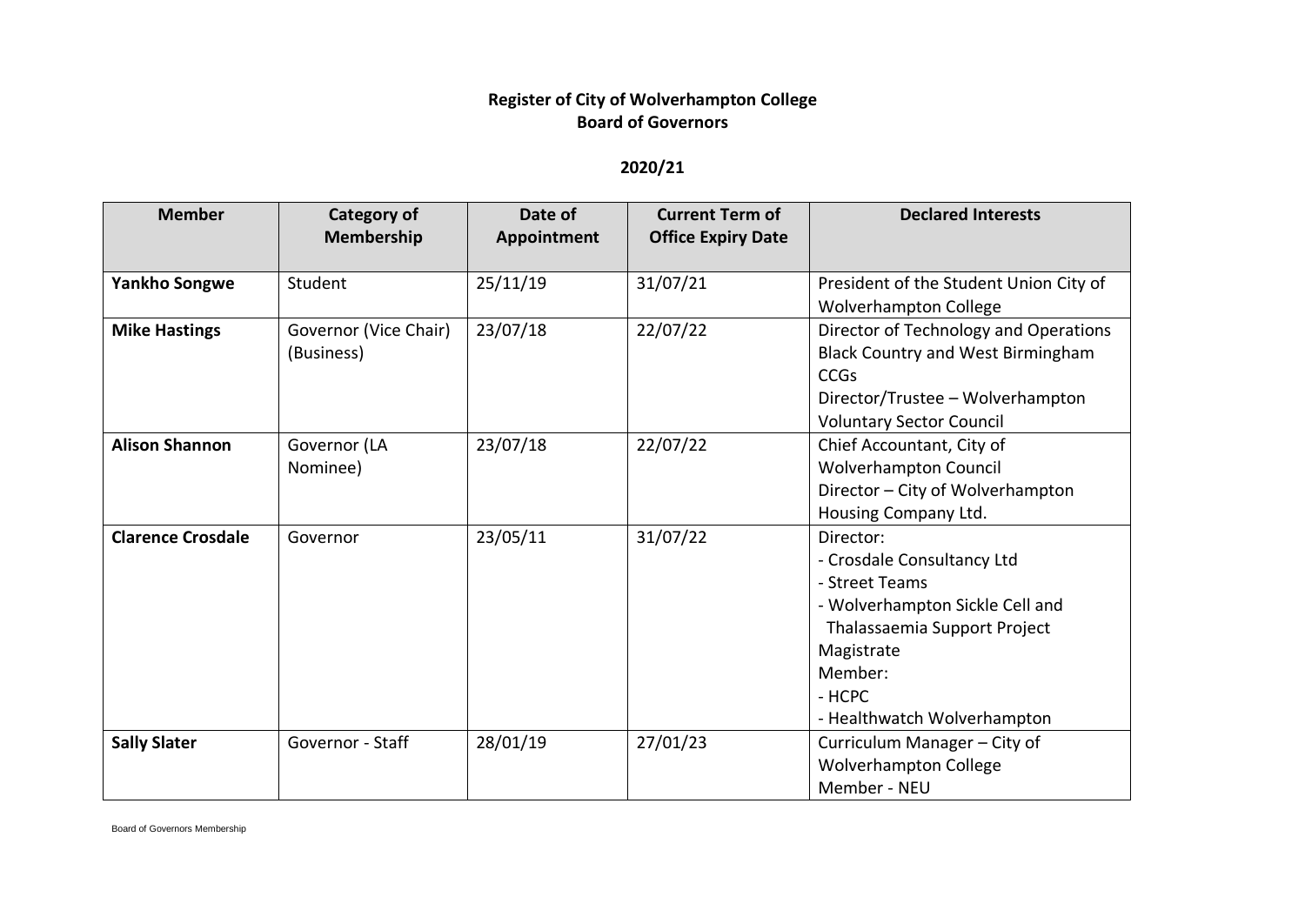| <b>Member</b>        | <b>Category of</b><br>Membership | Date of<br>Appointment | <b>Current Term of</b><br><b>Office Expiry Date</b> | <b>Declared Interests</b>                                                                                                                                                                                     |
|----------------------|----------------------------------|------------------------|-----------------------------------------------------|---------------------------------------------------------------------------------------------------------------------------------------------------------------------------------------------------------------|
| <b>Mark Taylor</b>   | Governor (Chair) (LA<br>Nominee) | 25/02/19               | 24/07/23                                            | Deputy Chief Executive City of<br><b>Wolverhampton Council</b><br>Director - City of Wolverhampton<br>Housing Company Ltd.<br>Director - City of Wolverhampton<br>College Enterprises Ltd.<br>Member of CIPFA |
| <b>Emma Bull</b>     | Governor (LA<br>Nominee)         | 1/08/19                | 31/07/23                                            | University Registrar - University of<br>Wolverhampton<br>Member - Chartered Management<br>Institute                                                                                                           |
| <b>Trevor Dutton</b> | Governor                         | 1/08/19                | 31/07/23                                            | Senior Finance Manager<br><b>Wolverhampton Clinical Commissioning</b><br>Group                                                                                                                                |
| lan Fegan            | Governor (LA<br>Nominee)         | 1/08/19                | 31/07/23                                            | Director of Communications and<br>External Relations, City of<br><b>Wolverhampton Council</b><br>Secretary Chapel View (Burntwood)<br>Management Company Ltd.                                                 |
| <b>Mal Cowgill</b>   | Principal                        | Tenure                 |                                                     | Principal and Chief Executive City of<br><b>Wolverhampton College</b><br>Director - Central Consultants Ltd<br>Director - City of Wolverhampton<br>College Enterprises Ltd                                    |
| <b>Nisha Rai</b>     | Governor                         | 01/09/20               | 31/07/24                                            | Quality Assurance Manager - Institute<br>for Apprenticeships and Technical<br>Education                                                                                                                       |
| <b>John Bradford</b> | Governor (Business)              | 01/09/20               | 31/07/24                                            | Trustee:                                                                                                                                                                                                      |